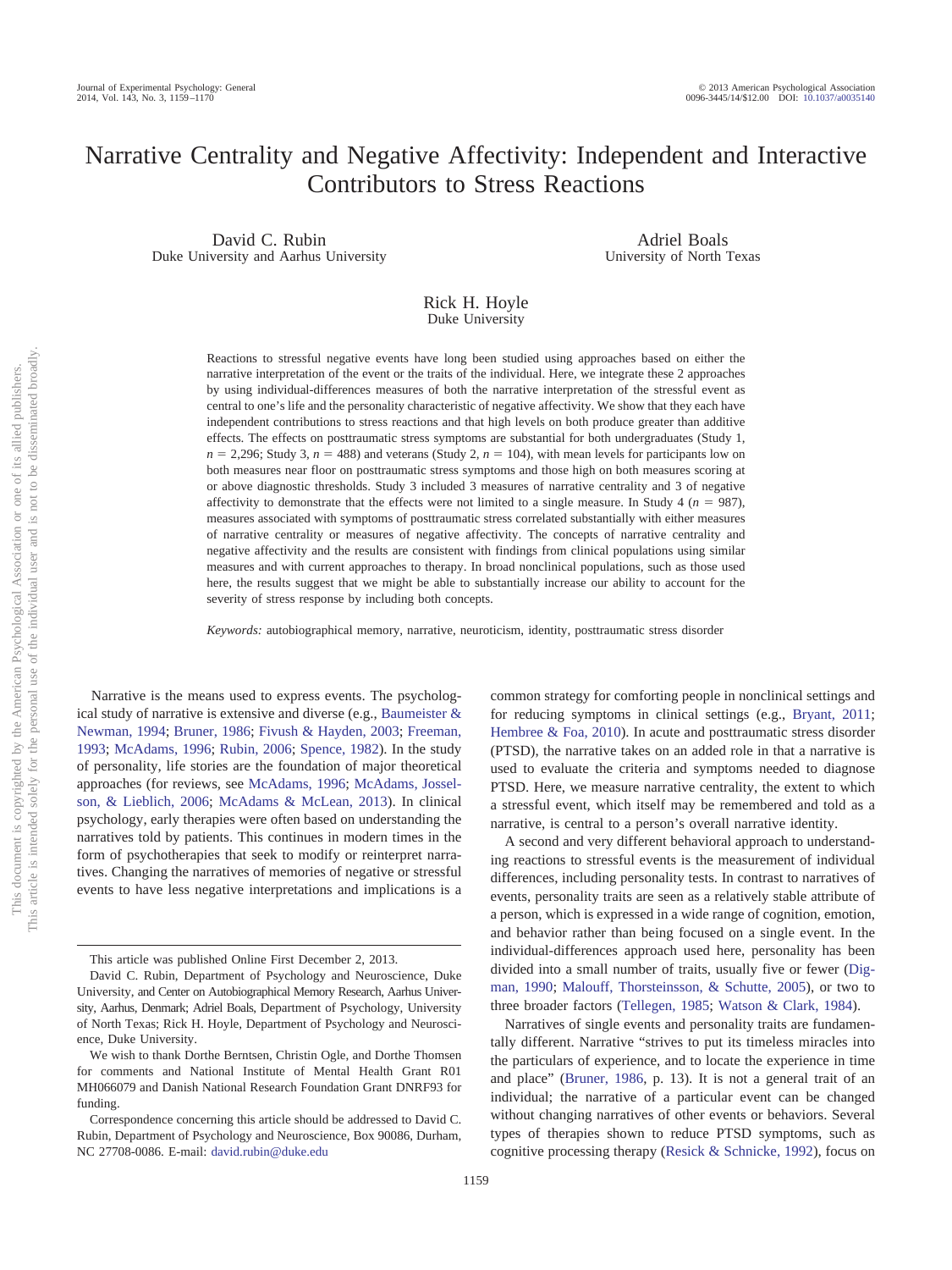changing the narrative interpretation of the traumatic event. In contrast, personality, particularly high-order dimensions such as negative affectivity, is nonspecific and generally stable across time and situations [\(Caspi, Roberts, & Shiner, 2005\)](#page-10-10), though it is not fixed and changes over the life span and with life circumstances (e.g., [Neyer & Lehnart, 2007;](#page-11-5) [Roberts, Walton, & Viechtbauer,](#page-11-6) [2006\)](#page-11-6).

In addition, measures of personality and narrative differ in the time course of how they are affected by traumatic events. Personality is assumed to be relatively stable in adults and should change less over time than the narrative interpretation of an event. Previous studies have indicated that negative affectivity, frequently measured by the personality trait neuroticism, is not affected by negative events such as moving from one's parents' home, divorce, and unemployment [\(Costa, Herbst, McCrae, & Siegler,](#page-10-11) [2000;](#page-10-11) [Specht, Egloff, & Schmukle, 2011;](#page-11-7) [Sutin, Costa, Wething](#page-11-8)[ton, & Eaton, 2010\)](#page-11-8) or more traumatic events encountered in middle adulthood [\(Ogle, Rubin, & Siegler, in press\)](#page-11-9). In contrast, the time course of narrative measures is more dynamic. The interpretation of whether a negative event is central to identity, resolved, or related to positive growth cannot exist until the event occurs, and then, its interpretation should change over time in a healthy individual. That is, the narrative should depend not only on information, attitudes, and skills obtained before the trauma but also on changes in them and the environment during and after the trauma.

Not only are measures of narratives of single events and personality tests different, they have not been included in the most commonly studied factors correlated with PTSD. For instance, an extensive meta-analysis [\(Brewin, Andrews, & Valentine, 2000\)](#page-10-12) used the following categories: gender, younger age, low socioeconomic status, lack of education, low intelligence, race, psychiatric history, childhood abuse, other previous trauma, other adverse childhood factors, family psychiatric history, trauma severity, lack of social support, and life stress. A similarly comprehensive metaanalysis [\(Ozer, Best, Lipsey, & Weiss, 2003\)](#page-11-10) used prior trauma, prior adjustment, family history of psychopathology, perceived life threat, perceived support, peritraumatic emotions, and peritraumatic dissociation. Neither included the two concepts investigated here. Moreover, as is reviewed later, measures of narrative centrality and negative affectivity correlate highly with PTSD symptom severity, even in multiple regressions with many other measures included and even in prospective studies [\(Boelen, 2012;](#page-10-13) [Rubin, Berntsen, & Bohni, 2008\)](#page-11-11).

## **The Current Studies**

We investigate and combine measures from two distinct behavioral approaches, which contribute broadly to our understanding of long-term reactions to negative stressful events: narrative and personality. Within narrative, we focus on measures of narrative centrality, and within personality, we focus on measures of negative affectivity. There are three main reasons for choosing these two behavioral approaches and these particular measures. First, narrative centrality and negative affectivity are conceptually distinct measures with different time courses. The narrative centrality of an event can be changed without necessarily changing the narrative centrality of other events, whereas negative affectivity affects a broad range

of behaviors and thus changes to it would affect behavior broadly. Narrative centrality can exist only after the event occurs, whereas negative affectivity is seen as developing over the life span. Second, narrative centrality and negative affectivity both correlate highly with measures of symptoms of stress to negative events, arguably higher than any other individualdifferences measures. Moreover, consistent with their conceptual differences, their contributions to stress reactions are not highly correlated, suggesting that they could be addressed separately to reduce symptom severity. Third, though well studied individually, neither has been included in meta-analyses of stress reactions in the trauma literature or otherwise integrated into the literature on stress reactions. In particular, narrative centrality was initially introduced to counter the idea present in some views of PTSD that not integrating trauma memories into one's life story could increase clinical symptoms. This view predicts that narrative centrality would correlate negatively with PTSD symptom severity. However, narrative centrality has consistently had substantial positive correlations with clinical symptoms in clinical disorders including PTSD, depression, and chronic pain (e.g., [Perri & Keefe, 2008;](#page-11-12) [Pinto-Gouveia &](#page-11-13) [Matos, 2011;](#page-11-13) [Rubin, Dennis, & Beckham, 2011\)](#page-11-14), and so, it is time to move beyond the initial motivation and examine its effects more systematically.

Here, we use three measures to focus on the centrality of a narrative of a single negative event to a person's life story and narrative identity [\(McAdams & McLean, 2013\)](#page-10-5). We chose these measures because they were the only measures we could find. They are the Centrality of Event Scale (CES; [Berntsen & Rubin,](#page-9-1) [2006\)](#page-9-1), the Closure Scale [\(Beike & Wirth-Beaumont, 2005\)](#page-9-2), and the Posttraumatic Growth Inventory (PTGI; [Tedeschi & Calhoun,](#page-11-15) [1996\)](#page-11-15). Although the three measures each come from a different theoretical tradition, they each assess an aspect of an individual's interpretation of how central the narrative of an autobiographical memory about a negative event is to his or her life story and narrative identity, rather than objective reactions or objective severity (see [Rubin & Feeling, 2013\)](#page-11-16). In addition, they each correlate highly with PTSD symptom severity.

The CES measures the extent to which individuals construe a stressful or traumatic event as a central component of their narrative identity and sense of self. Components of this measure include the extent to which an event colors the way individuals interpret new experiences, signals a major turning point in their life story, and has become a core component of their narrative identity. The CES has strong empirical support in correlating with PTSD and symptoms of posttraumatic stress across a variety of participant samples and trauma types (e.g., [Boals & Schuettler, 2011;](#page-10-14) [Boelen,](#page-10-15) [2009;](#page-10-15) [Brown, Antonius, Kramer, Root, & Hirst, 2010;](#page-10-16) [Newby &](#page-11-17) [Moulds, 2011;](#page-11-17) [Pinto-Gouveia & Matos, 2011;](#page-11-13) [Robinaugh & Mc-](#page-11-18)[Nally, 2010;](#page-11-18) [Schuettler & Boals, 2011\)](#page-11-19). Moreover, past studies have typically found that in multiple regression analyses, the CES accounts for variance in PTSD symptoms, even after controlling for a number of other known risk factors of PTSD symptoms, such as anxiety, depression, dissociation, and characteristics of the event [\(Berntsen & Rubin, 2006;](#page-9-1) [Boals, 2010;](#page-10-17) [Brown et al., 2010;](#page-10-16) [Schuettler & Boals, 2011\)](#page-11-19). Of direct relevance here, the CES accounts for variance even after negative affectivity is included [\(Berntsen & Rubin, 2007;](#page-9-3) [Boelen, 2012;](#page-10-13) [Rubin, Boals, & Bern](#page-11-20)[tsen, 2008;](#page-11-20) [Rubin et al., 2011\)](#page-11-14).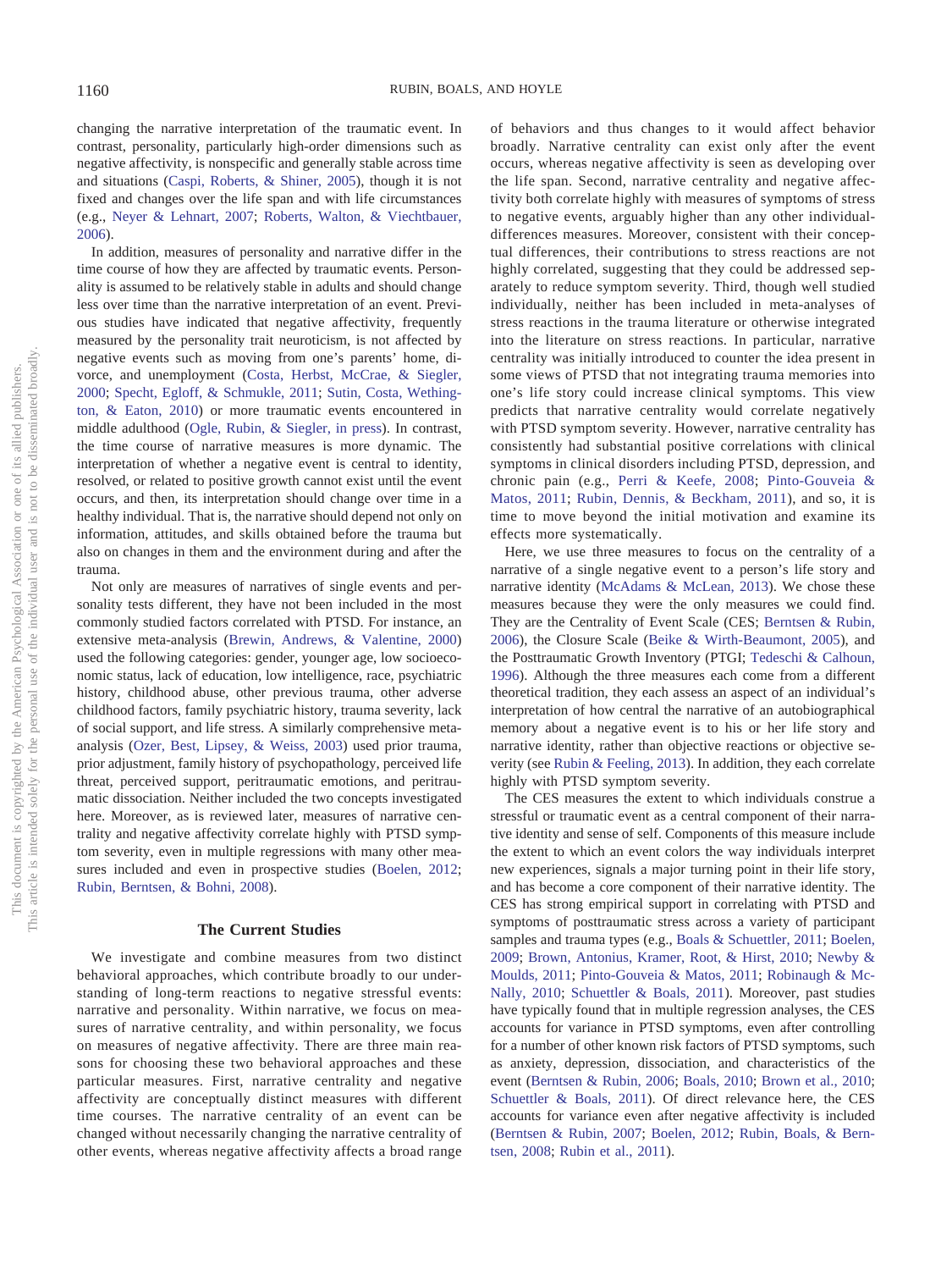The Closure Scale measures the extent to which individuals believe they have attained psychological closure and resolution concerning a negative experience. It is an important component of individuals' narrative of a negative event and its impact. When such resolution has been obtained, the negative event is less likely to be central to narrative identity. Memories that lack closure have high levels of intense negative emotional details [\(Beike & Wirth-](#page-9-2)[Beaumont, 2005;](#page-9-2) [Crawley, 2010\)](#page-10-18), are more likely to involve attempts at meaning making [\(Boals, Banks, Hathaway, &](#page-10-19) [Schuettler, 2011\)](#page-10-19), and have a directive effect on behavior [\(Beike,](#page-9-4) [Adams, & Naufel, 2010\)](#page-9-4).

The PTGI was originally designed to measure positive changes in a person's worldview and social relations as caused by a traumatic event [\(Tedeschi & Calhoun, 1996\)](#page-11-15). It includes items that measure the extent to which the trauma experience has affected the appreciation of life, spiritual change, personal growth, ability to relate to others, and new possibilities. However, the PTGI measures perceived growth rather than actual growth [\(Coyne & Tennen, 2010;](#page-10-20) [Frazier et al., 2009\)](#page-10-21), which is preferable for the purpose of measuring narrative centrality. Events that are central to identity and for which there is not yet closure have the potential to be seen as resulting in posttraumatic growth [\(Boals & Schuettler, 2011;](#page-10-14) [Schuettler & Boals,](#page-11-19) [2011\)](#page-11-19). Higher ratings on the PTGI are viewed as positive by the participant even though those higher ratings are often associated with more symptoms of posttraumatic stress.

With regard to measures of personality, following the trait dimensional diagnostic system for personality disorder in the *Diagnostic and Statistical Manual of Mental Disorders* (5th ed., [American Psychiatric Association, 2013\)](#page-9-5), we use the term *negative affectivity* to refer to the broader concept that encompasses the trait of neuroticism and portions of extraversion and agreeableness. Two of the four measures of negative affectivity we use are based on standard, established approaches to measuring negative affectivity broadly construed: Neuroticism (N) from the Big Five Inventory (BFI; [John, Donahue, & Kentle, 1991\)](#page-10-22) and Negative Affect (NA) from the Positive and Negative Affect Schedule (PANAS; [Watson, Clark, & Tellegen, 1988\)](#page-11-21). The third, the Affect Intensity Measure–Negative Intensity (AIM-NI), comes from factor analyses of the Affect Intensity Measure [\(Larsen, Diener, & Emmons, 1986\)](#page-10-23) and has been shown to correlate highly with other measures of negative affectivity [\(Rubin, Hoyle, & Leary, 2012\)](#page-11-22). Although the fourth measure, the Generalized Anxiety Disorder Scale (GADS; [Spitzer, Kroenke, Williams, & Lowe, 2006\)](#page-11-23), was not designed as a general measure of negative affectivity, it includes items indicating negative affectivity and correlates highly with measures of negative affectivity [\(Hale, Klimstra, & Meeus, 2010;](#page-10-24) [Hettema, Neale, Myers, Prescott, & Kendler, 2006\)](#page-10-25). Like narrative centrality, there is substantial work showing a strong relation between negative affectivity and reactions to stressful events as measured by PTSD symptoms. In a review of 11 studies totaling 1,415 individuals, [Rubin, Berntsen, and Bohni](#page-11-11) [\(2008\)](#page-11-11) found an average correlation of measures of negative affectivity and PTSD symptoms of .43. Both narrative affectivity and PTSD symptom severity involve a tendency to experience negative emotions, and part of their empirical relationship may be related to this conceptual overlap [\(Ormel, Rosmalen, &](#page-11-24) [Farmer, 2004\)](#page-11-24). However, both concepts as measured here de-

pend on many other properties, and so, it is unlikely that this one commonality is responsible for the relationships observed.

In terms of research strategy, we use a broad range of people and events to strengthen our claim that narrative centrality and negative affectivity play important roles in the severity of symptoms of posttraumatic stress. In order to obtain large samples for statistical purposes that vary along many dimensions, including a wide range of severity and kinds of negative events, we sampled college undergraduates and veterans not clinically assessed. However, we note that almost all the measures we use together here have also been used separately in clinical samples and tend to produce correlations with PTSD symptom severity similar to those for undergraduates (e.g., [Brown et al., 2010;](#page-10-16) [Davidson, Kudler, & Smith, 1987;](#page-10-26) [Hyer et](#page-10-27) [al., 1994;](#page-10-27) [Rubin et al., 2011\)](#page-11-14). However, measures of narrative centrality tend to be quite high in PTSD samples (e.g., [Rubin et](#page-11-14) [al., 2011\)](#page-11-14), and the accompanying reduction in variability reduces our ability to investigate interactions with measures of negative affectivity. We also attempt to vary the measures used for our key concepts across studies in order to ensure our findings are not specific to one measure but represent the underlying concepts of interest. This variety in participants, events, and measures makes it harder to make detailed comparisons across studies, but because the results are similar in our four studies, the generalizability of our conclusions is increased.

Study 1 builds on existing findings by using a large sample to examine the relationship of one measure of narrative centrality, the CES, and one measure of negative affectivity, N. Study 2 replicates Study 1 using different measures of negative affectivity and posttraumatic stress symptoms in a sample of veterans. Study 3 examines the broader concepts of narrative centrality and negative affectivity by including three measures of each. In all three studies, the measures of narrative centrality were made on the same event as the symptoms of stress, whereas the measures of negative affectivity were made without reference to this event. Study 4 explores the relation of narrative centrality and negative affectivity in a sample of measures that correlate with PTSD symptom severity. Consistent with our individual-differences approach, our primary analyses in all four studies are correlational including first-order correlations, multiple regression, structural equation modeling (SEM), and factor analysis. In our first three studies, we find an interaction between narrative centrality and negative affectivity such that high values of both measures were associated with levels of traumatic stress above what would be predicted by additive effects. As is discussed later, in the purely correlational approaches, the magnitude of this interaction is theoretically limited [\(McClelland & Judd, 1993;](#page-11-25) [Rogers, 2002;](#page-11-26) [Whisman &](#page-11-27) [McClelland, 2005\)](#page-11-27), and so, we also plot our data and examine slopes and differences in the means to interpret our results.

# **Study 1: Symptoms of Posttraumatic Stress Predicted by One Measure of Narrative Centrality and Negative Affectivity**

The purpose of Study 1 is to obtain an initial estimate of the additive and interactive effects of narrative centrality and negative affectivity on symptoms of posttraumatic stress. Study 1 has a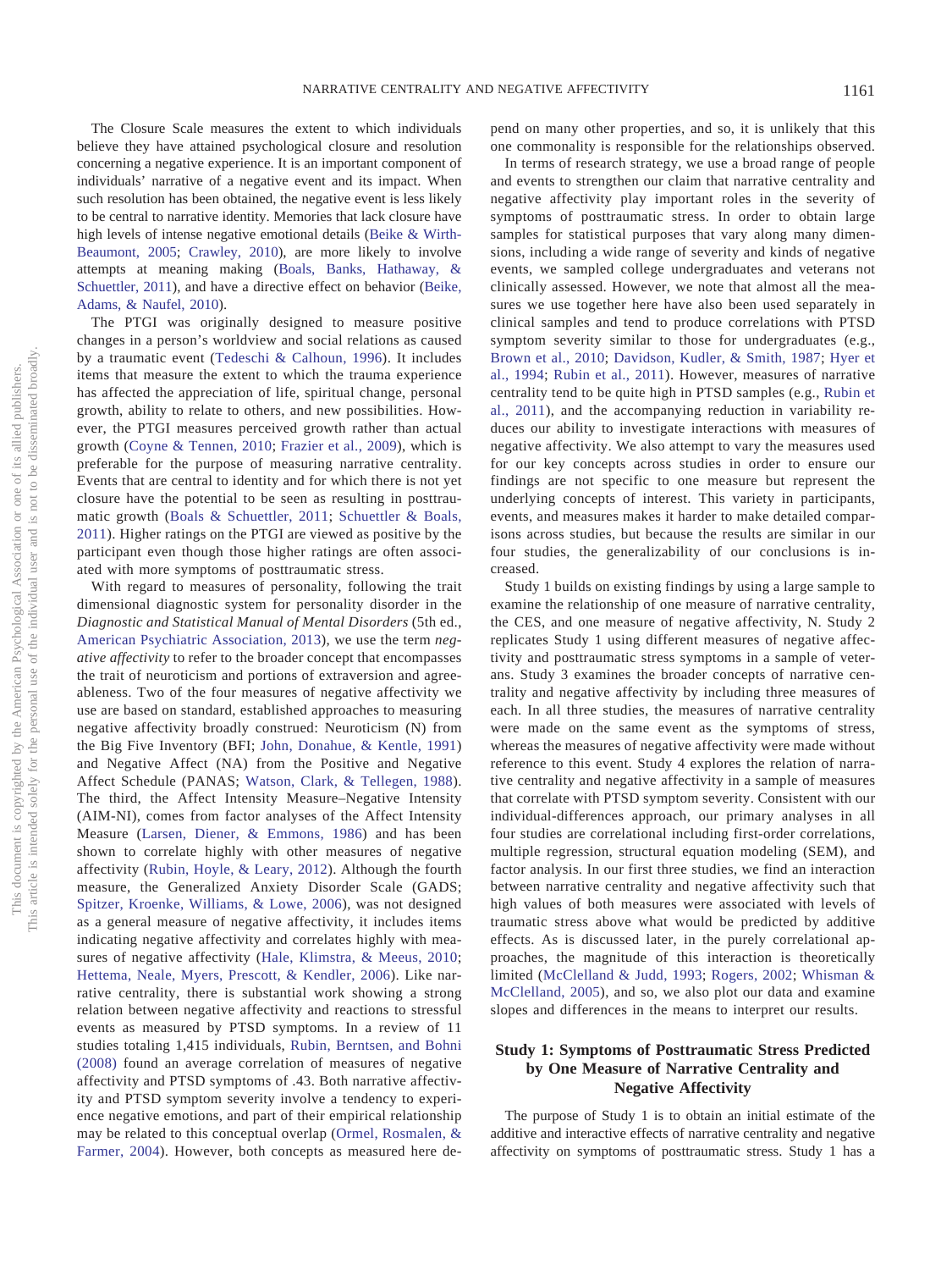large sample size, but only two independent variables: N from the BFI [\(John et al., 1991\)](#page-10-22) and the CES [\(Berntsen & Rubin, 2006,](#page-9-1) [2007\)](#page-9-3).

#### **Method**

**Participants.** We include data from 2,296 Duke University (Durham, NC) undergraduates (1,342 female; mean age of 19.05 years, *SD* of 1.10) who completed our measures during a single session in one of six semesters between the fall semester of 2008 and the spring semester of 2012.

**Measures.** The reliabilities of all measures are reported in [Table 1.](#page-3-0)

*Neuroticism (N).* N was assessed using the BFI [\(John et al.,](#page-10-22) [1991\)](#page-10-22), which is a 44-item measure of the broad personality domains of extraversion, neuroticism, agreeableness, conscientiousness, and openness. N is assessed by eight short phrases about behaviors such as becoming nervous easily or remaining calm in troubling situations (reverse scored).

*Centrality of Event Scale (CES).* The CES [\(Berntsen & Ru](#page-9-1)[bin, 2006,](#page-9-1) [2007\)](#page-9-3) measures the extent to which a traumatic memory forms a central component of personal identity, a turning point in the life story, and a reference point for everyday inferences. The short form of the CES, which we used, consists of seven items rated in relation to the most stressful or traumatic event in the person's life, which include "I feel that this event has become part of my identity," "This event has become a reference point for the way I understand myself and the world," "This event has permanently changed my life," "I often think about the effect this event have will have on my future," and "This event was a turning point in my life."

*Posttraumatic Stress Disorder Checklist (PCL).* In the PCL [\(Blanchard, Jones-Alexander, Buckley, & Foneris, 1996;](#page-10-28) [Weath](#page-11-28)[ers, Litz, Huska, & Keane, 1994\)](#page-11-28), participants nominate a specific stressful event and rate on 5-point scales from *not at all* to *extremely* how much they have been bothered by it on each of 17 symptoms of PTSD in the Diagnostic and Statistical Manual of Mental Disorders (4th ed., text rev., [American Psychiatric Asso](#page-9-6)[ciation, 2000\)](#page-9-6).

**Procedure.** Our measures were part of a general Web-based screening of students in courses that require research participation in the Duke University Department of Psychology and Neuroscience, which occurs at the beginning of each academic semester. Our instruments were placed among those of other researchers from the department. Participants were asked to "please take a moment to think of what negative event or experience from your life is most troubling and stressful to you now" and then to complete the PCL and the seven-item CES with respect to that event.

# **Results**

[Table 1](#page-3-0) presents the variables and their correlations. To examine whether there were interaction effects of our two independent variables, we created an interaction term,  $N^*CES$ , the product of the mean-centered N and CES. As can be seen in [Table 1,](#page-3-0) there were significant correlations of N and the CES with the PCL. To ensure that N and CES have independent contributions, we performed simultaneous multiple regression analyses. Without the interaction term, the standardized beta weights, which were significant at the .0001 level, produced the equation PCL = .29 N + .45 CES,  $R^2 = 0.35$ . The squared Type II semipartial correlations were  $N = .08$  and CES = .19. The common variance among these two variables was estimated to be .08. Adding the product term produced a  $\Delta R^2 = .01$ ,  $p < .0001$ . Consistent with our claims, both N and the CES account for independent variance in symptoms of posttraumatic stress, and only about one quarter of the explanatory power was shared by narrative centrality, negative affectivity, and their interaction. In general, although the interaction term is useful in regression analyses for determining

<span id="page-3-0"></span>Table 1

| Means, Standard Deviations, Alphas, and Correlations of Variables in Studies 1 and 2 |  |  |  |  |  |  |  |  |  |  |  |
|--------------------------------------------------------------------------------------|--|--|--|--|--|--|--|--|--|--|--|
|--------------------------------------------------------------------------------------|--|--|--|--|--|--|--|--|--|--|--|

|            |                  | Measure | Correlations |              |                |         |         |         |         |   |  |
|------------|------------------|---------|--------------|--------------|----------------|---------|---------|---------|---------|---|--|
| Variable   | $\boldsymbol{M}$ | SD      | $\alpha$     |              | $\mathfrak{2}$ | 3       | 4       | 5       | 6       | 7 |  |
| Study 1    |                  |         |              |              |                |         |         |         |         |   |  |
| 1. PCL     | 30.07            | 11.34   | .91          |              |                |         |         |         |         |   |  |
| 2. N       | 2.86             | 0.74    | .84          | $.40*$       |                |         |         |         |         |   |  |
| 3. CES     | 2.55             | 1.14    | .93          | $.51^{\ast}$ | $.22*$         |         |         |         |         |   |  |
| Study 2    |                  |         |              |              |                |         |         |         |         |   |  |
| $1.$ IES-R | 29.93            | 22.67   | .96          |              |                |         |         |         |         |   |  |
| 2. GADS    | 8.55             | 6.36    | .93          | $.67*$       |                |         |         |         |         |   |  |
| 3. CES     | 3.28             | 1.29    | .95          | $.57*$       | $.46*$         |         |         |         |         |   |  |
| Study 3    |                  |         |              |              |                |         |         |         |         |   |  |
| 1. PCL     | 32.63            | 15.52   | .95          |              |                |         |         |         |         |   |  |
| 2. N       | 30.02            | 6.24    | .82          | $.29*$       |                |         |         |         |         |   |  |
| 3. NA      | 22.28            | 7.70    | .88          | $.39*$       | $.52*$         |         |         |         |         |   |  |
| 4. AIM-NI  | 27.84            | 7.21    | .81          | $.29*$       | $.70*$         | $.47*$  |         |         |         |   |  |
| 5. CES     | 2.81             | 1.09    | .97          | $.56*$       | $.20*$         | $.18*$  | $.19*$  |         |         |   |  |
| 6. Closure | 30.95            | 13.27   | .88          | $-.44*$      | $-.21*$        | $-.20*$ | $-.19*$ | $-.46*$ |         |   |  |
| 7. PTGI    | 62.79            | 30.02   | .97          | $.38*$       | $-.03$         | .04     | $-.00$  | $.59*$  | $-.22*$ |   |  |
|            |                  |         |              |              |                |         |         |         |         |   |  |

Note. Reliability is measured by Cronbach's alpha, α. AIM-NI = Affect Intensity Measure–Negative Intensity; CES = Centrality of Event Scale; Closure = Closure Scale; GADS = Generalized Anxiety Disorder Scale; IES-R = Impact of Event Scale—Revised; N = Neuroticism; NA = Negative Affect; PCL = Posttraumatic Stress Disorder Checklist; PTGI = Posttraumatic Growth Inventory.<br>\*  $n \leq 0.001$  $p < .0001$ .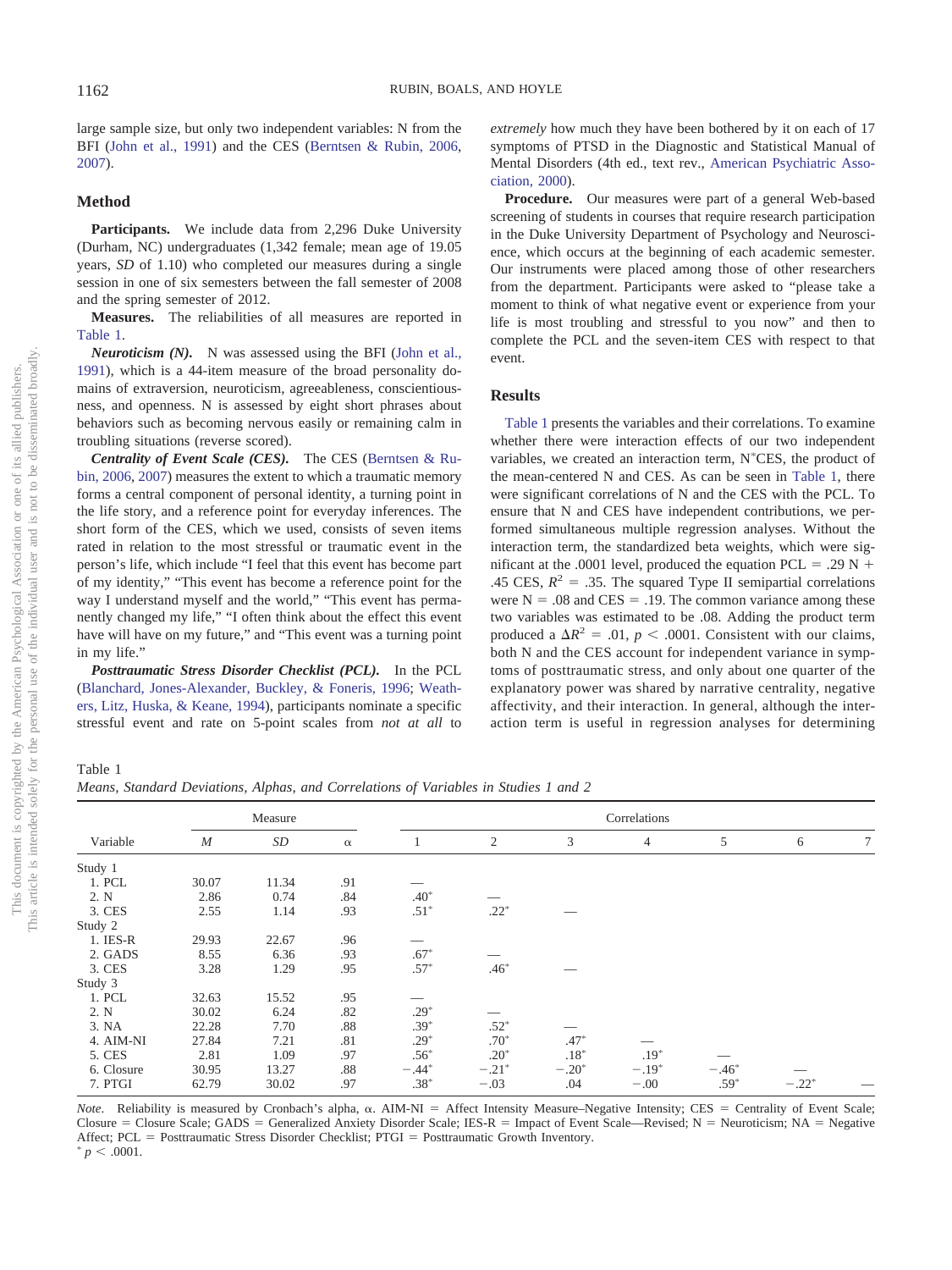whether there is a significant contribution, its value in interpreting the size of that contribution is limited. For instance, [Rogers \(2002\)](#page-11-26) calculated that with correlations of the magnitude similar to those we obtain using N and the CES to predict the PCL, the interaction term is limited theoretically to a maximum of roughly .06. Thus, we turn to the standard procedure of examining mean values and slopes.

The top panel of [Figure 1](#page-4-0) contains a descriptive graphic representation to help interpret the interaction of N and the CES. Given the luxury of 2,296 participants, we could form 15 groups determined by three levels of the CES and five of N and still produce smooth plots with small standard errors on each point. To produce nearly equal groups with simple-to-understand cutoffs, we divided the participants into the 811 who had a CES score less than 2.00, the 717 who had a CES between 2.00 and 3.00, and the 768 who had a CES greater than 3.00. The correlations between the PCL and N for the three CES groups were .30, .35, and .40, respectively, indicating that the N<sup>\*</sup>CES interaction can be seen as an increase in the relationship between N and PCL as the CES increased. To produce the plot in [Figure 1,](#page-4-0) we then also grouped N into five bins of nearly equal numbers of participants:  $N \le 2.20$ ,  $n = 444$ ; 2.20  $\lt N \le 2.70$ ,  $n = 520$ ; 2.70  $\lt N \le 3.10$ ,  $n = 431$ ;  $3.10 < N \le 3.55$ ,  $n = 484$ ; and  $N > 3.55$ ,  $n = 417$ . In terms of means, the group with the lowest CES and N values had a mean PCL of 21.38, near the minimum possible score of 17, and the group with the highest CES and N values had a mean PCL of 43.97. Pencil-and-paper self-report measures cannot be used for diagnosis, but a commonly used self-report cutoff for the PCL that produces diagnostic accuracy for determining PTSD with a clinical diagnosis is 44 [\(Blanchard et al., 1996\)](#page-10-28). The difference in means in the PCL for the high and low CES groups is 9.83 at the lowest level of N and 16.91 at the highest. Thus, CES, N, and their interaction account for substantial effects on the PCL.

#### **Discussion**

We investigated how the effects of narrative centrality and negative affectivity combine to account for symptoms of posttraumatic stress. As expected from earlier studies in which both measures had substantial weights in multiple regression models [\(Berntsen & Rubin, 2007;](#page-9-3) [Boelen, 2012;](#page-10-13) [Rubin, Boals, & Bern](#page-11-20)[tsen, 2008\)](#page-11-20) and as confirmed here by the statistical analyses and by [Figure 1,](#page-4-0) there was a significant interaction in the direction of a greater contribution of each measure as the other increased. The mean differences in the PCL with the CES, N, and their interaction, shown in [Figure 1,](#page-4-0) were substantial. In addition, most of the variance that could be explained could be attributed to these two predictors rather than to variance shared among them.

# **Study 2: Symptoms of Posttraumatic Stress Predicted by One Measure of Narrative Centrality and Negative Affectivity in a Sample of Military Veterans**

In Study 2, we tested a sample of military veterans. The majority nominated events related to combat and other military traumas. In addition, we used a different measure of PTSD symptoms and negative affectivity to demonstrate that the results obtained in Study 1 were not specific to the measures used in that study.



<span id="page-4-0"></span>*Figure 1.* The top panel plots posttraumatic symptom severity from Study 1 as measured by the PCL as a function of Neuroticism for three levels of the Centrality of Event Scale (CES). Error bars are standard errors. The middle panel plots posttraumatic symptom severity from Study 2 as measured by the IES-R as a function of the GADS and CES. Error bars are standard errors. The bottom panel provides an analogous plot for Study 3, plotting posttraumatic symptom severity as a function of the derived composite measure of negative affectivity for levels of narrative centrality one standard deviation above and below the mean.

#### **Method**

**Participants and procedure.** We include data from 104 military veterans recruited from university campuses (22 female;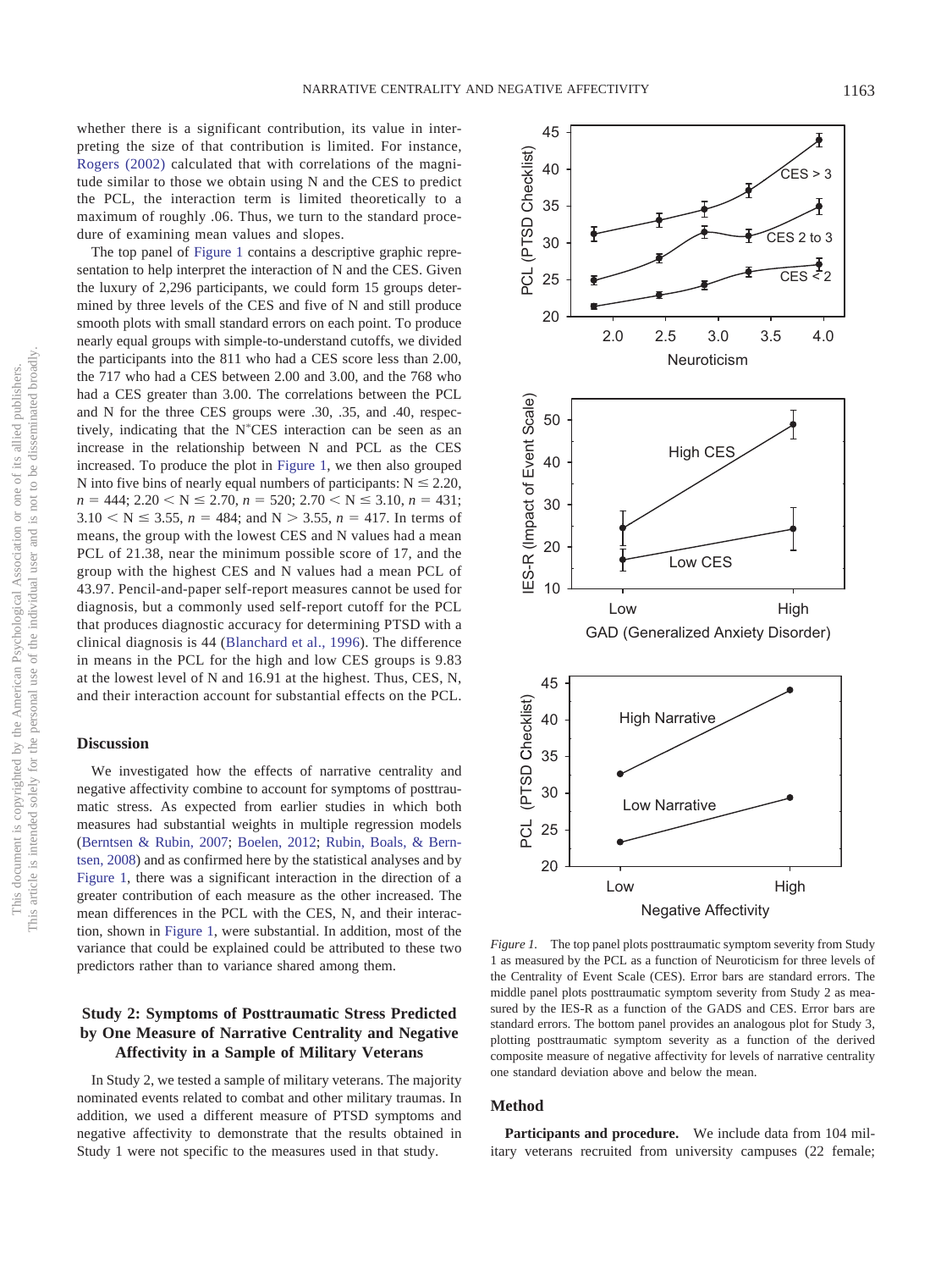mean age of 31.69 years, *SD* of 7.42). A total of 79 (73%) indicated they had been deployed to a war zone. The majority  $(n =$ 90) were students at the University of North Texas (Denton, TX). The measures were completed as part of an online survey that included several instruments. Participants were asked to complete the Impact of Event Scale–Revised (IES-R) in reference to "stressful military experiences" and then complete the CES in reference to the same event.

**Measures (not described in Study 1).** The reliabilities of all measures are reported in [Table 1.](#page-3-0)

*Generalized Anxiety Disorder Scale (GADS).* The GADS is a seven-item measure designed to assess generalized anxiety disorder [\(Spitzer et al., 2006\)](#page-11-23). Items include statements such as feeling nervous or anxious and having trouble relaxing which are rated from 0 (*not at all*) to 3 (*nearly every day*).

*Impact of Event Scale–Revised (IES-R).* The IES-R is a 22 item questionnaire designed to measure PTSD symptoms [\(Weiss](#page-11-29) [& Marmar, 1997\)](#page-11-29). The IES-R consists of three subscales that measure the B (intrusiveness), C (avoidance), and D (hyperarousal) symptoms for PTSD. Items were scored on a 5-point scale from 0 (*not at all*) to 4 (*extremely*).

#### **Results**

[Table 1](#page-3-0) presents the variables and their correlations. To examine whether there were multiplicative effects of our two independent variables, we created an interaction term, GADS\*CES, the product of the mean-centered GADS and CES. As can be seen in [Table 1,](#page-3-0) there were significant correlations of the GADS and the CES with the IES-R. To ensure that GADS and CES have independent contributions, we performed simultaneous multiple regression analyses. Without the interaction term, the standardized beta weights, which were significant at the .0001 level, produced the equation IES-R = .52 GADS + .33 CES,  $R^2$  = .52. The squared Type II semipartial correlations were  $GADS = .31$  and  $CES = .16$ . The common variance among these two variables was estimated to be .05. Adding the product term produced a  $\Delta R^2 = .02$ ,  $p < .05$ .

The middle panel of [Figure 1](#page-4-0) contains a descriptive graphic representation to help interpret the interaction of the GADS and the CES. Because we had many fewer participants than in Study 1, we did median splits for the figure. The main effects and interactions are clearly shown and are similar to those of Study 1, which are in the top panel. In terms of means, the group with the lowest CES and GADS values had a mean IES-R of 14.84 (the minimum possible score is 0), and the group with the highest CES and GADS values had a mean IES-R of 48.41. A commonly used self-report cutoff for the IES-R that produces diagnostic accuracy for determining PTSD with a clinical diagnosis is 33 [\(Creamer, Bell, &](#page-10-29) [Faillia, 2003\)](#page-10-29). The difference in mean in the IES-R for the high and low CES groups is 9.64 at the lowest level of GADS and 25.14 at the highest. Thus, CES, GADS, and their interaction account for substantial effects on the IES-R.

#### **Discussion**

The results replicated those obtained in Study 1, but this time with a sample of veterans and different measures of negative affectivity (GADS in lieu of N) and PTSD symptoms (IES-R in lieu of the PCL).

# **Study 3: Symptoms of Posttraumatic Stress Predicted by Three Measures of Narrative Centrality and Negative Affectivity**

In Study 3, we use three quantitative individual-differences measures of narrative centrality and three of negative affectivity to ensure that our theoretical claims extend beyond the single particular measures that we used in Studies 1 and 2. To test the hypothesis that we have one underlying dimension of narrative centrality and one of negative affectivity, we first report the correlations within and between our three measures of each dimension and then use SEM to formally analyze the relation of the two latent variables corresponding to the dimensions.

## **Method**

**Participants and procedure.** We include data from 488 University of North Texas undergraduates (337 female; mean age of 20.73 years, *SD* of 3.28) who completed our measures in the 2011–2012 academic year. The measures were completed as part of an online survey that included several instruments. Participants identified their most traumatic event by completing the Stressful Life Events Screen Questionnaire–Revised (SLESQ-R; [Goodman,](#page-10-30) [Corcoran, Turner, Yuan, & Green, 1998\)](#page-10-30). For the purposes of another study being conducted with this data set, if participants indicated a traumatic event on the SLESQ-R that was of a sexual nature (e.g., sexual assault), they were asked to select this event as their most traumatic. Thus, the current data set oversampled sexrelated events. Participants then completed the PCL, CES, Closure Scale, and PTGI in reference to their most traumatic event.

**Measures (not described in Studies 1 or 2).** The reliabilities of all measures are reported in [Table 1.](#page-3-0)

*Affect Intensity Measure–Negative Intensity (AIM-NI).* The AIM-NI comes from factor analysis of the AIM [\(Larsen et al.,](#page-10-23) [1986\)](#page-10-23). It includes eight items that reflect a global tendency to react intensely versus calmly, such as friends considering the participant as a tense person or the participant's negative moods being mild (reverse scored). The AIM-NI has good internal consistency and has been shown to be highly correlated to other measures of negative affectivity [\(Rubin et al., 2012\)](#page-11-22).

*Centrality of Event Scale (CES).* Unlike Study 1, here we use the full 20-item scale.

*Closure Scale.* The Closure Scale [\(Beike & Wirth-Beaumont,](#page-9-2) [2005\)](#page-9-2) measures the extent to which a negative event is no longer of current concern. The scale asks participants to rate their agreement to five statements, including "I have complete closure on this event" and "The event seems like ancient history." Participants rate each item on a scale of 1 to 10, and the sum score is reported.

*Negative Affect (NA).* NA comes from the PANAS [\(Watson](#page-11-21) [et al., 1988\)](#page-11-21), which includes two 10-item subscales that measure the tendency to experience positive and negative affect. For the NA, participants rate their tendency to experience 10 negative feelings.

*Posttraumatic Growth Inventory (PTGI).* The PTGI [\(Tedes](#page-11-15)[chi & Calhoun, 1996\)](#page-11-15) is a 21-item questionnaire designed to measure the results of a crisis occurring in an individual's life such as, because of the crisis, the participant knows that difficulties can be better handled. Items are appraised on a scale from 0 (*I did not*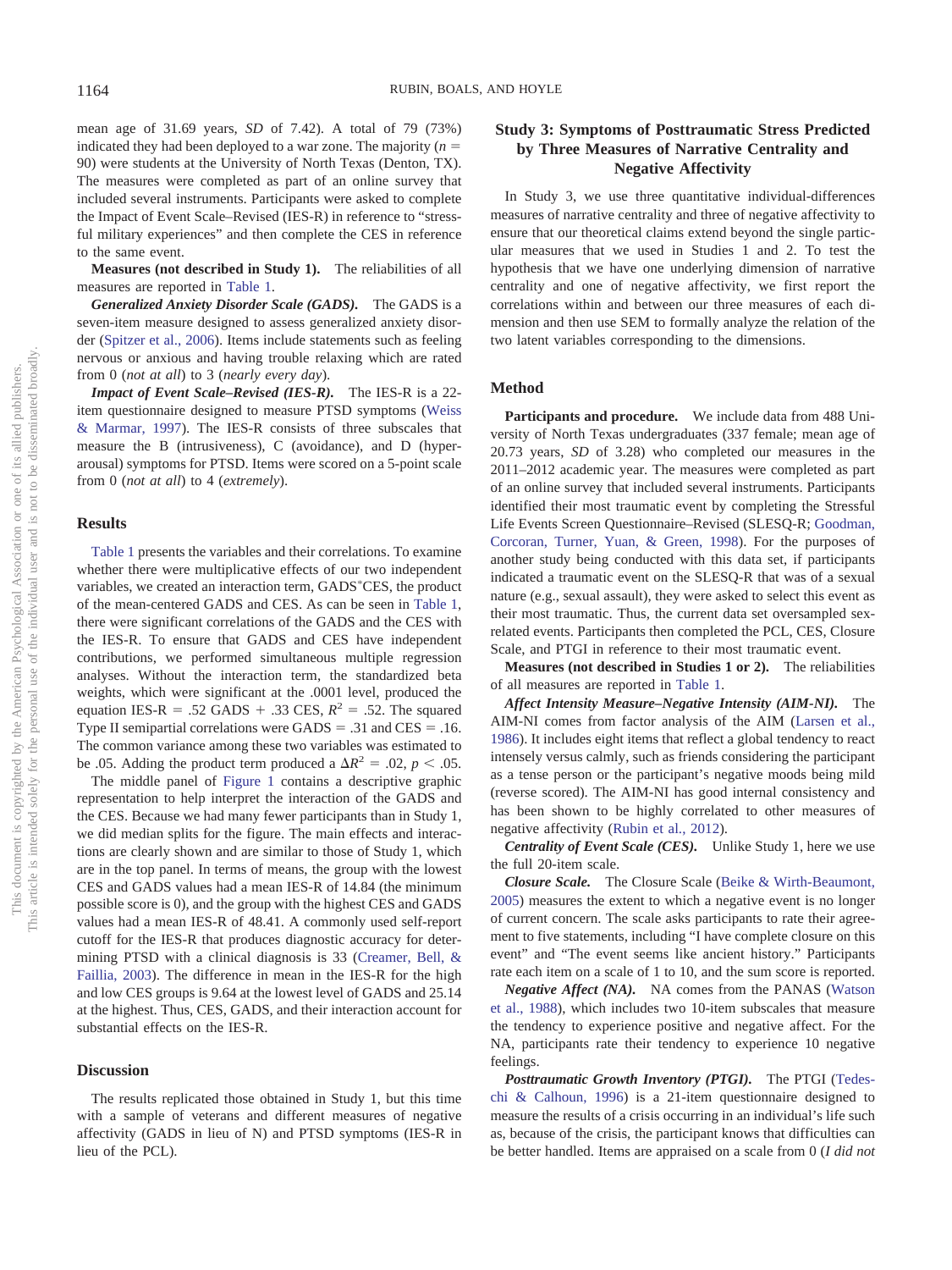*experience this change as a result of my crisis*) to 5 (*I experienced this change to a very great degree as a result of my crisis*).

### **Results**

As shown in [Table 1,](#page-3-0) correlations between the Closure Scale and the other measures are generally negative because events that are of less current concern are associated with lower PTSD symptoms severity, CES, and PTGI measures. The absolute values of the correlations of all the independent variables with the PCL are between .29 and .56. The absolute values of the correlations between measures of narrative centrality and measures of negative affectivity are between .00 and .21. The absolute values of the correlations of the three measures of negative affectivity are between .47 and .70, and the absolute values of the correlations of the three measures of narrative centrality are between .46 and .59, with the exception of the correlation between the PTGI and the Closure Scale, which has an absolute value of .22. However, the maximum absolute value of the correlation between the PTGI and any of the three negative affectivity measures is .04. Thus, we have general descriptive support for our claim of two different kinds of measures leading to symptoms of posttraumatic stress.

We used SEM to verify that the correlations between the measures of negative affectivity and narrative centrality could be attributed to two underlying dimensions. Maximum-likelihood estimation of a model with two correlated factors revealed excellent fit to the data,  $\chi^2(8, N = 488) = 32.44$ , comparative fit index = .97, root-mean-square error of approximation  $= .07$ . Standardized parameter estimates are presented in [Figure 2.](#page-6-0) All loadings were significant and indicative of substantial commonality among the indicators of each factor. The factors were modestly correlated with each other. Model comparisons indicated that this model provides a better account of the data than a one-factor model,  $\Delta \chi^2(1) = 292.06$ ,  $p < .0001$ , or a two-factor model in which the factors are uncorrelated,  $\Delta \chi^2(1) = 24.00, p < .0001$ .



<span id="page-6-0"></span>*Figure 2.* A structural equation model demonstrating that the correlations between the measures of narrative centrality and negative affectivity can be attributed to two underlying dimensions.  $AIM-NI = AfterC$  Intensity  $Measure-Negative Intensity; CES = Centrality of Event Scale; Closure =$ Closure Scale;  $N =$  Neuroticism;  $NA =$  Negative Affect;  $PTGI =$  Posttraumatic Growth Inventory.

We used two methods to examine the main effects and interaction of these latent variables as predictors of PCL scores. Staying within the SEM context, we regressed PCL scores on the two latent variables and a latent interaction term. The coefficients for all effects were significant (minimum  $p \leq .005$ ). Follow-up analyses for latent interaction tests have not yet been developed, so we shifted to a multiple regression context to evaluate the pattern underlying the significant interaction effect. We output factor scores for the two latent variables, then created a product term corresponding to the interaction effect. The regression predicting PCL from these terms was significant,  $F(3, 484) = 76.37$ ,  $p <$ .001,  $R^2 = 0.32$ . Follow-up simple slopes analyses were used to probe the significant interaction effect. As shown in the bottom panel of [Figure 1,](#page-4-0) at both one standard deviation above and below the mean on narrative centrality, the relation between negative affectivity and PCL scores was positive. In both cases, the slopes were significant, the interaction effect reflecting a steeper slope at high negative affectivity ( $b = .36$ ,  $t = 6.76$ ,  $p < .001$ ) than at low negative affectivity ( $b = .17$ ,  $t = 3.01$ ,  $p < .01$ ). Using the simple slopes from [Figure 1](#page-4-0) at the lowest narrative centrality and negative affectivity values the PCL was 23.31, near the minimum possible score of 17, and at the highest narrative centrality and negative affectivity values, the PCL was 44.05, near a commonly used self-report cutoff of 44 for diagnostic accuracy compared with a clinical diagnosis of PTSD [\(Blanchard et al., 1996\)](#page-10-28). The difference in means in the PCL for the high and low narrative centrality values is 9.29 at the lowest level of negative affectivity and 14.68 at the highest. Thus, narrative centrality, negative affectivity, and their interaction account for substantial effects on the PCL.

#### **Discussion**

Study 3 demonstrated that latent variables underlying three measures of negative affectivity and three measures of narrative centrality acted in much the same way as our single measures used in Studies 1 and 2.

## **Study 4: An Examination of Other Correlates of Symptoms of Posttraumatic Stress**

Here, we investigate whether individual-differences measures that correlate with symptoms of posttraumatic stress in general tend to divide into those that correlate with narrative centrality and those that correlate with negative affectivity. We report on measures that were sampled widely and for purposes unrelated to the current article that correlated .35 or greater with the PCL. Thus, we have an exploratory study using a convenience sample of measures, though it is not clear how one would sample measures that correlate with PTSD symptoms in a more theoretically motivated way.

#### **Method**

**Participants and procedure.** We include data from 987 University of North Texas undergraduates (667 female; mean age of 19.78 years, *SD* of 2.20) who completed the measures in the fall semester of 2008. Their data were not suitable for the analysis done in Study 3 because they included only one measure of negative affectivity. As in Studies 1 and 3, the measures were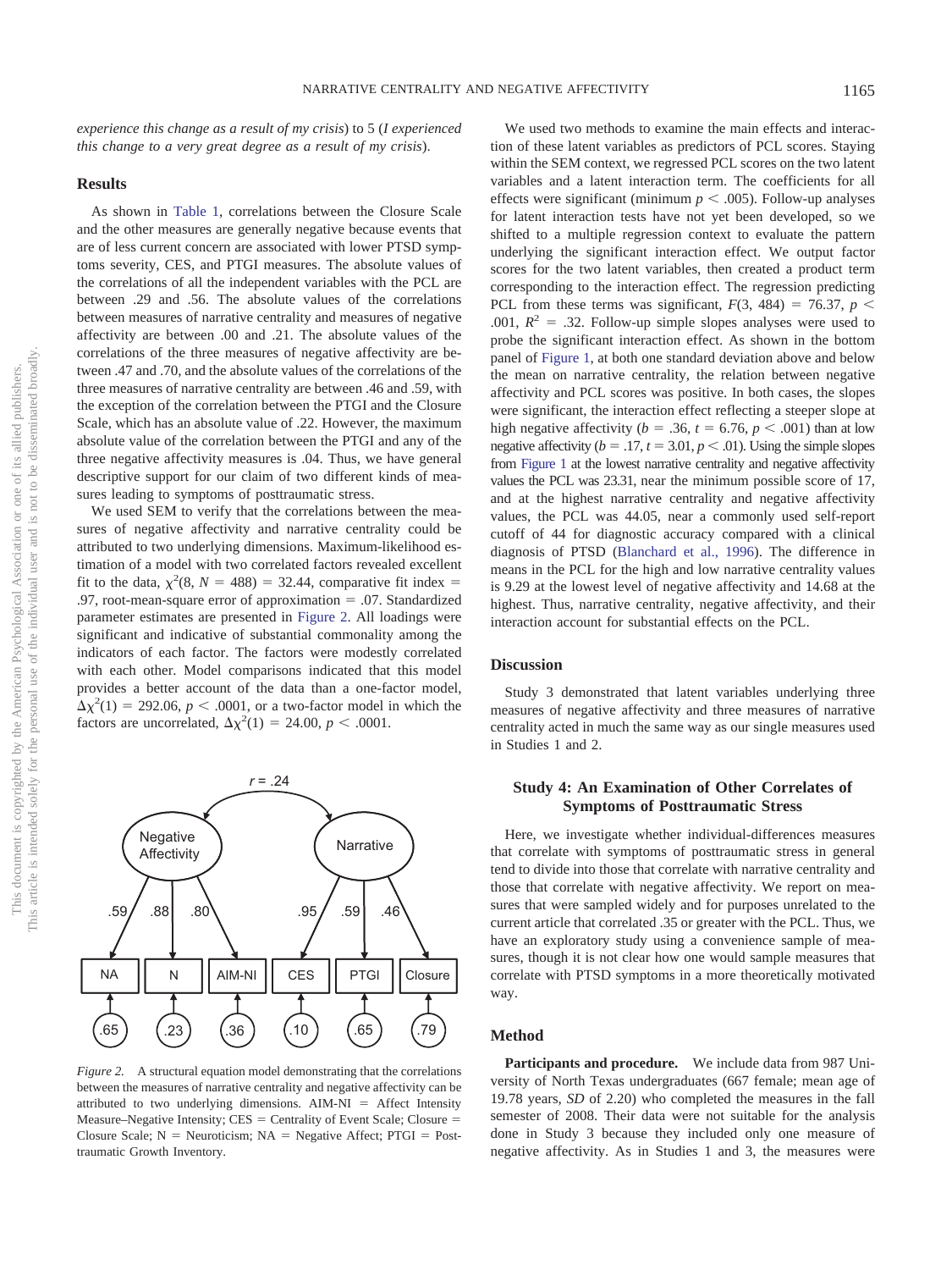completed as part of online surveys that included instruments from multiple researchers.

**Measures (not described in Studies 1 or 2).** We report on all measures available to us that correlated .35 or greater with the PCL. The reliabilities are reported in [Table 2.](#page-7-0)

*Avoidance Coping.* Avoidance Coping is one of three combinations of subscales from the Brief COPE [\(Carver, 1997\)](#page-10-31). It measures avoidant coping style; the other two measures are problem-focused and emotion-focused coping. The Brief COPE itself is a 28-item self-report questionnaire designed to measure a broad range of coping styles. Participants rated the extent to which they engage in various coping behaviors on a scale from 1 (*I haven't been doing this at all*) to 4 (*I've been doing this a lot*).

*Experiential Avoidance.* Experiential Avoidance comes from the Acceptance and Action Questionnaire [\(Bond et al., 2011\)](#page-10-32), a 10-item self-report measure of psychological flexibility, which refers to the experiential willingness to make contact with the present moment and persist or change behavior in accordance with one's values. It actually measures the inverse of avoiding experiences. Example items ask about things such as whether it is alright to remember something unpleasant.

*Insomnia Severity Index (ISI).* The ISI [\(Bastien, Vallieres, &](#page-9-7) [Morin, 2001\)](#page-9-7) is a seven-item self-report measure designed to assess perceived severity of insomnia. Items include questions about things such as how noticeable to others one's sleeping problems are. Each item uses a scale from 1 (*not at all satisfied*) to 5 (*very much satisfied*). Items are summed, yielding a minimum score of 7 and a maximum score of 35.

*Quick Inventory of Depressive Symptomatology–Self-Report (QIDS-SR).* The QIDS-SR [\(Rush et al., 2003\)](#page-11-30) measures depression. The 16-item questionnaire asks individuals to rate how much each depression symptom has been applicable within the last 7 days. Symptoms include items about sleep patterns, mood, weight change, and loss of general interest.

*White Bear Suppression Inventory.* The White Bear Suppression Inventory is a 15-item instrument rated on a 5-point scale from 1 (*strongly disagree*) to 5 (*strongly agree*) that measures the general tendency to suppress unwanted negative thoughts [\(Wegner](#page-11-31) [& Zanakos, 1994\)](#page-11-31).

#### **Results and Discussion**

By way of a partial replication of [Table 1,](#page-3-0) we note that in the University of North Texas data, which are independent of the Study 3 data, the same three measures of narrative centrality correlated to about the same extent. The CES correlated with the Closure Scale  $-.57$  and with the PTGI .60. The Closure Scale and the PTGI correlated  $-.32$  (all  $ps < .0001$ ). Thus, as in Study 3, the CES correlates more highly with the Closure Scale and the PTGI than the latter measures correlate with each other. In contrast, the only measure of negative affectivity we had, NA, again had similar lower correlations with the three narrative centrality variables. The NA correlated with the CES .15, the Closure Scale  $-.15$ , and the **PTGI** .08 (all  $ps < .01$ ).

As shown in [Table 2,](#page-7-0) the measures included in this study tend to correlate highly with either measures of negative affectivity or narrative centrality, but not both. Moreover, they correlate at least as highly with either NA or the CES as with the PCL, with which they had to correlate at least .35 to be included in the analysis.

As shown in [Table 2,](#page-7-0) to further investigate this result, we performed a principal axes extraction followed by oblique rotation exploratory factor analyses for all variables except the PCL. The first four eigenvalues were 3.19, 1.15, 0.13, and 0.05. A popular method of determining the correct number of components or factors in an exploratory factor analysis is to count and interpret the number of factors that have an eigenvalue greater than 1.00. A second informal criterion is to look for a sharp break in the magnitude of the rank-ordered eigenvalues (i.e., in a scree plot) in order to determine the number of factors after which including additional factors adds no explanatory power to the solution. A more formal way to determine the number of factors is the use of parallel analysis, in which the number of factors/components to retain is determined by comparing the eigenvalues for different numbers of factors/components with those of simulated solutions based on random variables as a means of ruling out eigenvalues that do not differ from what would have been expected by chance [\(Hoyle & Duvall, 2004\)](#page-10-33). All three criteria pointed to the retention of two factors. The rightmost columns of [Table 2](#page-7-0) contain the factor patterns and commonalities, which showed the expected two-

<span id="page-7-0"></span>Table 2

*Means, Standard Deviations, Alphas, Correlations With the PCL, NA, and CES, and Factor Analysis of Measures From Study 4*

| Measure                       | $\boldsymbol{M}$ | SD    | $\alpha$ |            | Correlation with | Factor analysis |        |        |                |
|-------------------------------|------------------|-------|----------|------------|------------------|-----------------|--------|--------|----------------|
|                               |                  |       |          | <b>PCL</b> | N/NA             | <b>CES</b>      |        |        | h <sup>2</sup> |
| <b>PCL</b>                    | 27.78            | 12.80 | .94      |            | .35              | .53             |        |        |                |
| <b>NA</b>                     | 21.79            | 6.93  | .86      | .35        |                  | .15             | .71    | $-.06$ | .48            |
| Avoidance Coping              | 17.39            | 4.89  | .66      | .42        | .56              | .19             | .72    | .02    | .51            |
| QIDS-SR                       | 6.55             | 4.16  | .76      | .43        | .52              | .22             | .75    | .00    | .57            |
| <b>Experiential Avoidance</b> | 4.98             | 1.04  | .86      | $-.47$     | $-.50$           | $-.30$          | $-.70$ | $-.10$ | .55            |
| White Bear                    | 49.95            | 10.93 | .90      | .35        | .44              | .19             | .61    | .03    | .38            |
| <b>ISI</b>                    | 9.06             | 5.52  | .85      | .38        | .43              | .18             | .63    | $-.01$ | .39            |
| <b>CES</b>                    | 2.43             | 1.23  | .94      | .53        | .15              |                 | .02    | .80    | .66            |
| <b>PTGI</b>                   | 30.96            | 28.28 | .97      | .41        | .08              | .60             | $-.10$ | .67    | .42            |
| Closure                       | 31.87            | 13.47 | .89      | $-.52$     | $-.13$           | $-.57$          | $-.11$ | $-.58$ | .39            |

*Note.* Reliability is measured by Cronbach's alpha,  $\alpha$ . For all correlations,  $p < .0001$ . CES = Centrality of Event Scale; Closure = Closure Scale; ISI = Insomnia Severity Index; N = Neuroticism; NA = Negative Affect; PCL = Posttraumatic Stress Disorder Checklist; PTGI = Posttraumatic Growth Inventory; QIDS-SR = Quick Inventory of Depressive Symptomatology–Self-Report; White Bear = White Bear Suppression Inventory.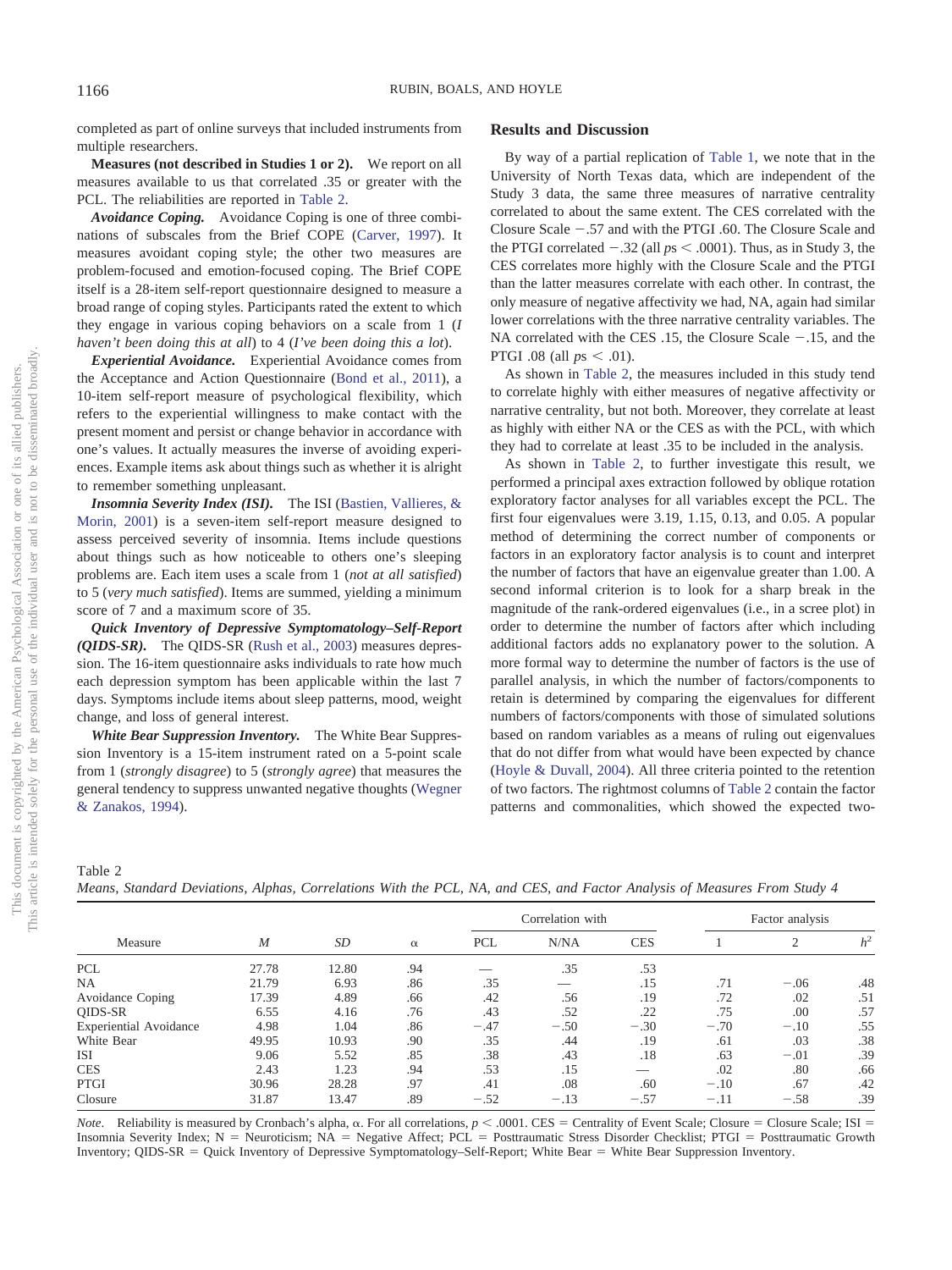factor solution, with the two factors correlating .34. Thus, for a convenience sample of individual-differences measures, our distinction between measures of narrative centrality and measures of negative affectivity is supported. Note that we are claiming that our measures form two factors: one related to negative affectivity and the other to narrative centrality. We are not claiming that the measures correlate with the PCL only because they correlate with the CES or NA; in multiple regression models, the measures listed in [Table 1](#page-3-0) contribute independent variance to the prediction of the PCL beyond that of both the CES and NA (all  $ps < .05$ ).

Our measures and perhaps others correlate with the PCL principally because they are related to either narrative centrality or negative affectivity. It is not clear what a more systematic sampling of measures that correlate with symptoms of posttraumatic stress would be, but future work looking for measures that would be strong exceptions to our claims would help guide the search for predictors of symptoms of posttraumatic stress. Possible exceptions could be measures of social support and attachment, which should have lower correlations with narrative centrality and negative affect.

#### **General Discussion**

We have argued that there are two conceptually distinct classes of measures that are major contributors to symptoms of posttraumatic stress. One class of measures includes characteristics of the person as measured by the general concept of negative affectivity. We used four measures of negative affectivity that differed in form and conceptual motivation. N is a direct attempt at measuring neuroticism in the context of four other personality traits. AIM-NI is one factor from a scale developed to measure affect intensity and as such focuses on emotional reactions. NA from the PANAS is based on a conception of two factors underlying emotions related to psychopathology rather than on a set of factors that are intended to describe all important aspects of personality. GADS is a measure used to assess generalized anxiety disorder. When we examined a sample of measures that correlated with symptoms of posttraumatic stress, except for our three narrative centrality measures, all measures correlated highly with measures of negative affectivity. Moreover, the measures from this sample had a broad set of theoretical motivations, including the intrusive memories and thoughts of the White Bear Suppression Inventory, avoidancerelated measures such as Avoidance Coping and Experiential Avoidance, and measures of depression and insomnia. Thus, although we are using a single concept of negative affectivity, the set of behaviors and emotions judged in our various measures is quite broad. One property they share in common is that they are about the way individuals react to a wide range of events, not a single event.

The other class included measures of the centrality of the individual's narrative of a single negative event to his or her life story or narrative identity rather than fairly stable characteristics of the individual. We could find only three measures of narrative centrality. The CES measures how important a particular event is to a person's identity, life story, and way of judging future events. The Closure Scale measures how much a once-important negative event is now resolved and no longer affects current goals and judgments. Thus, the CES and the Closure Scale can be seen as complementary measures of similar concepts; if a negative event is central to narrative identity and life story, then issues related to it tend not to be resolved. The PTGI has a completely different motivation and assesses the extent to which one believes one has grown from the negative event; even though the event is seen as having positive consequences, the PTGI still measures how central the negative event is to narrative identity and life story. Because the PTGI correlates positively with the CES and the PCL, we know that what matters is that individuals' narratives of their negative events include the perception that the events are central to their life story, not whether the events are seen as having negative consequences. Other narrative centrality measures of negative events that correlate with symptoms of posttraumatic stress may exist, but we were not aware of them. Absent are measures of coherence and fragmentation, both because they are about way the narratives are constructed rather than addressing the meaning of the memory as do the ratings of narrative centrality and also because they do not provide consistent correlations with symptoms of posttraumatic stress (for reviews, see [Berntsen & Rubin, 2013;](#page-9-8) [Rubin, 2011;](#page-11-32) [Rubin, Boals, & Berntsen, 2008\)](#page-11-20).

We found clear empirical support for the conceptual dichotomy of measures of the person and measures of the person's evaluation of a single negative event as currently central to his or her narrative identity or life story in three studies and in our exploration of other correlates of symptoms of posttraumatic stress. Both factors contributed independently in multiple regressions predicting symptoms of posttraumatic stress, and there was an interaction in the direction of each factor increasing for higher levels of the other. Moreover, the independent contributions are substantial, leaving little common predictive variance. Nonetheless, there was a small but consistent association between the measures of narrative centrality and negative affectivity. One possibility is that increased negative affectivity contributes to a tendency to create narratives about negative experiences that make them more central to identity, though this remains speculation.

Examining means instead of variance, the overall combined quantitative effects of narrative centrality and negative affectivity are substantial; the measure of PTSD symptom severity at the lowest value in all three panels of [Figure 1](#page-4-0) is near the lowest score possible on the symptom severity tests. In contrast, mean symptom severity at the highest value in all three panels is at or above the paper-and-pencil self-report cutoff for diagnostic accuracy for determining PTSD with a clinical diagnosis [\(Blanchard et al.,](#page-10-28) [1996;](#page-10-28) [Creamer et al., 2003\)](#page-10-29). Although the interactions accounted for little added variance, as is usually the case in noncrossover interactions [\(McClelland & Judd, 1993;](#page-11-25) [Rogers, 2002;](#page-11-26) [Whisman &](#page-11-27) [McClelland, 2005\)](#page-11-27), the interactions were statistically reliable and substantial in terms of mean differences. For the first three studies, as shown in [Figure 1,](#page-4-0) over a variety of measures and statistical techniques, the differences between high and low narrative centrality were about twice as large at the high extreme of negative affectivity compared to the low extreme.

#### **Narrative Centrality as a Component of Personality**

Including measures of both negative affectivity and narrative centrality allows us to explore a conceptual integration of approaches of personality relevant to stress reactions. [McAdams](#page-10-3) [\(1996\)](#page-10-3) proposed three conceptual levels of measurement of personality. Level 1 includes broad, decontextualized, dispositional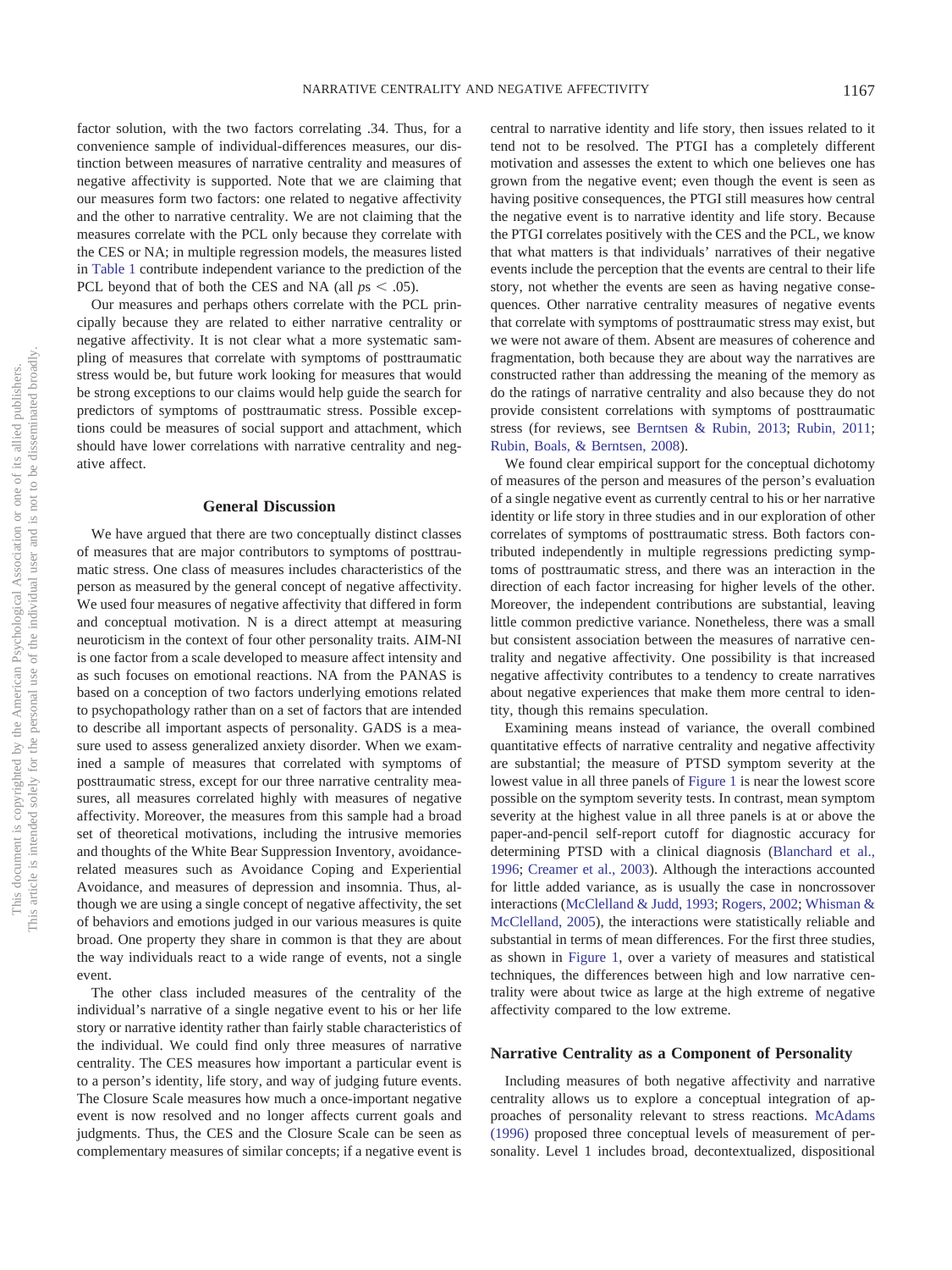traits such as negative affectivity. Level 2 includes personal strivings, life tasks, defense mechanisms, coping strategies, and other motivational, developmental, and strategic constructs, which are contextualized in time, place, or role. Level 3 includes narrative identity in the form of a life story narrative that

manifests a particular (a) structure and content, (b) function, and (c) developmental course, and it may be further described in terms of (d) individual differences in types of self stories and (e) the extent to which a life story facilitates adaptation or reinforces pathology for the person whose identity the story is. [\(McAdams, 1996,](#page-10-3) pp. 301–302)

Integrating over these three levels as fully as McAdams proposed is not possible using quantitative scales of narrative that can be directly compared to his Level 1 dispositional scales. However, we approach this integration using scales of negative affectivity that are clearly in Level 1 of McAdams's model and scales of narrative centrality that quantify key aspects of Levels 2 and 3 of his model.

Moreover, although each of our measures of narrative centrality refers to a single event, there is a traitlike quality to the ratings that extends across events in that people with PTSD tend to rate all events as higher in the CES and PTGI [\(Boals & Schuettler, 2011;](#page-10-14) [Rubin, Boals, & Berntsen, 2008;](#page-11-20) [Schuettler & Boals, 2011\)](#page-11-19). This traitlike quality over events may relate to the stable individualdifferences attribute of self-focused attention, which reflects a heightened awareness of self-referent, internally generated information [\(Ingram, 1990\)](#page-10-34). In addition, private self-awareness, in which the focus is from a personal perspective, and public selfawareness, in which the focus is from the perspective of others, may each contribute to psychological disorders including depression and PTSD, as might ruminative self-focus, as opposed to a more productive reflective self-focus [\(Fejfar & Hoyle, 2000;](#page-10-35) [Mor](#page-11-33) [& Winquist, 2002;](#page-11-33) [Teasdale & Green, 2004\)](#page-11-34). Moreover, ruminative self-focus correlates with negative affectivity, and so, selffocused attention could provide at least a partial account of the correlations we observe between narrative centrality and negative affectivity [\(Teasdale & Green, 2004\)](#page-11-34).

## **Limitations**

A broad theoretical dichotomy, such as the one made here, will certainly have limitations and flaws as it is developed. One major limitation is that in our studies, causal claims cannot be made because measurement occurs at a single time after the trauma. Thus, we use prediction only in the statistical sense employed in multiple regression models in which variance in one variable is accounted for by shared variance in other variables. This is not different from most other studies of the effects of traumatic events. Even psychosocial factors labeled as *risk factors* in the literature are usually measured retrospectively and therefore are influenced by everything that occurred up to a time of measurement, which is most often after the negative event. Monitoring measures of narrative centrality and negative affectivity over time and especially during therapy could elucidate potential mechanisms of change. A second limitation is that we use nonclinical samples, thus demonstrating the value of our theoretical claim and its potential application in general populations but not indicating the magnitude of any effects in the range of traumas and symptoms present in clinical populations. However, as reviewed in the introduction, based on the existing data on measures of narrative centrality and negative affectivity in clinical populations, there is good reason to expect that the independent contribution of narrative centrality and negative affectivity would hold. Nonetheless, replications in clinical samples and in studies in which the course of changes in symptoms, narrative centrality, and negative affectivity are measured longitudinally are needed to clarify the processes involved.

## **Practical Implications**

The distinction between narrative centrality and negative affectivity can be seen in existing therapies for PTSD. Most therapies attempt to change the narrative evaluations of negative events rather than the memory of the event itself or how central it is to the life story or narrative identity [\(Bryant, 2011;](#page-10-6) [Hembree & Foa,](#page-10-7) [2010\)](#page-10-7). Our assumption is that reducing the negative evaluation of the memory provides closure and makes the memory less central and in this way reduces the frequency with which the memory is recalled. The frequent recall of a negative event, rather than the valence of what one attempts to make of the event's sequelae, may be what matters and may help explain why the PTGI correlates positively with the PCL [\(Boals & Schuettler, 2011\)](#page-10-14).

The distinction between measures relating to the person and measures relating to narratives about an event appears to be an extremely useful one for approaching the understanding of responses to stressful events, the clearest being PTSD. However, the dichotomy may be useful more broadly if one views disorders, such as depression, as related to specific events or the accumulation of specific events. Moreover, although we have not demonstrated effects in clinical samples, we have demonstrated effects that are large enough to be of practical importance in nonclinical populations.

#### **References**

- <span id="page-9-6"></span>American Psychiatric Association. (2000). *Diagnostic and statistical manual of mental disorders* (4th ed., text rev.). Washington, DC: Author.
- <span id="page-9-5"></span>American Psychiatric Association. (2013). *Diagnostic and statistical manual of mental disorders* (5th ed.). Washington, DC: Author.
- <span id="page-9-7"></span>Bastien, C. H., Vallieres, A., & Morin, C. M. (2001). Validation of the Insomnia Severity Index as an outcome measure for insomnia research. *Sleep Medicine, 2,* 297–307. [doi:10.1016/S1389-9457\(00\)00065-4](http://dx.doi.org/10.1016/S1389-9457%2800%2900065-4)
- <span id="page-9-0"></span>Baumeister, R. F., & Newman, L. S. (1994). How stories make sense of personal experiences: Motives that shape autobiographical narratives. *Personality and Social Psychology Bulletin, 20,* 676 – 690. [doi:10.1177/](http://dx.doi.org/10.1177/0146167294206006) [0146167294206006](http://dx.doi.org/10.1177/0146167294206006)
- <span id="page-9-4"></span>Beike, D. R., Adams, L. P., & Naufel, K. Z. (2010). Closure of autobiographical memories moderates their directive effect on behavior. *Memory, 18,* 40 – 48. [doi:10.1080/09658210903405729](http://dx.doi.org/10.1080/09658210903405729)
- <span id="page-9-2"></span>Beike, D. R., & Wirth-Beaumont, E. T. (2005). Psychological closure as a memory phenomenon. *Memory, 13,* 574 –593. [doi:10.1080/](http://dx.doi.org/10.1080/09658210444000241) [09658210444000241](http://dx.doi.org/10.1080/09658210444000241)
- <span id="page-9-1"></span>Berntsen, D., & Rubin, D. C. (2006). The Centrality of Event Scale: A measure of integrating a trauma into one's identity and its relation to post-traumatic stress disorder symptoms. *Behaviour Research and Therapy, 44,* 219 –231. [doi:10.1016/j.brat.2005.01.009](http://dx.doi.org/10.1016/j.brat.2005.01.009)
- <span id="page-9-3"></span>Berntsen, D., & Rubin, D. C. (2007). When a trauma becomes a key to identity: Enhanced integration of trauma memories predicts posttraumatic stress disorder symptoms. *Applied Cognitive Psychology, 21,* 417– 431. [doi:10.1002/acp.1290](http://dx.doi.org/10.1002/acp.1290)
- <span id="page-9-8"></span>Berntsen, D., & Rubin, D. C. (2013). Involuntary memories and dissociative amnesia: Assessing key assumptions in PTSD research. *Clinical*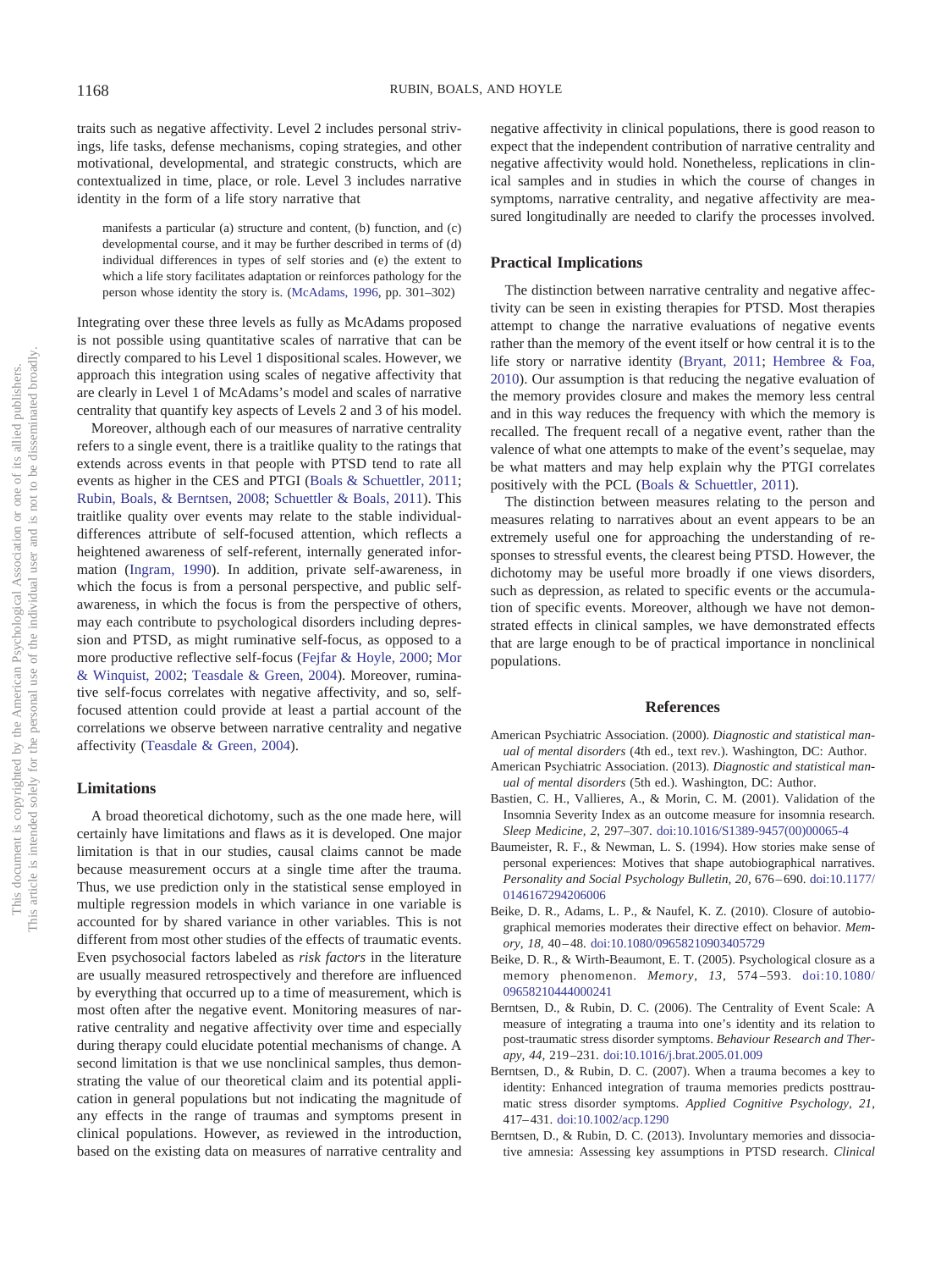*Psychological Science*. Advance online publication. [doi:10.1177/](http://dx.doi.org/10.1177/2167702613496241) [2167702613496241](http://dx.doi.org/10.1177/2167702613496241)

- <span id="page-10-28"></span>Blanchard, E. B., Jones-Alexander, J., Buckley, T. C., & Foneris, C. A. (1996). Psychometric properties of the PTSD Checklist (PCL). *Behaviour Research and Therapy, 34,* 669 – 673. [doi:10.1016/0005-](http://dx.doi.org/10.1016/0005-7967%2896%2900033-2) [7967\(96\)00033-2](http://dx.doi.org/10.1016/0005-7967%2896%2900033-2)
- <span id="page-10-17"></span>Boals, A. (2010). Autobiographical memories that have become central to identity: Gender differences in the Centrality of Events Scale for positive and negative events. *Applied Cognitive Psychology, 24,* 107–121. [doi:](http://dx.doi.org/10.1002/acp.1548) [10.1002/acp.1548](http://dx.doi.org/10.1002/acp.1548)
- <span id="page-10-19"></span>Boals, A., Banks, J. B., Hathaway, L. M., & Schuettler, D. (2011). Coping with stressful events: Use of cognitive words in stressful narratives and the meaning-making process. *Journal of Social and Clinical Psychology, 30,* 378 – 403. [doi:10.1521/jscp.2011.30.4.378](http://dx.doi.org/10.1521/jscp.2011.30.4.378)
- <span id="page-10-14"></span>Boals, A., & Schuettler, D. (2011). A double-edged sword: Event centrality, PTSD and posttraumatic growth. *Applied Cognitive Psychology, 25,* 817– 822. [doi:10.1002/acp.1753](http://dx.doi.org/10.1002/acp.1753)
- <span id="page-10-15"></span>Boelen, P. A. (2009). The centrality of a loss and its role in emotional problems among bereaved people. *Behaviour Research and Therapy, 47,* 616 – 622. [doi:10.1016/j.brat.2009.03.009](http://dx.doi.org/10.1016/j.brat.2009.03.009)
- <span id="page-10-13"></span>Boelen, P. A. (2012). A prospective examination of the association between the centrality of a loss and post-loss psychopathology. *Journal of Affective Disorders, 137,* 117–124. [doi:10.1016/j.jad.2011.12.004](http://dx.doi.org/10.1016/j.jad.2011.12.004)
- <span id="page-10-32"></span>Bond, F. W., Hayes, S. C., Baer, R. A., Carpenter, K. M., Guenole, N., Orcutt, H. K.,... Zettle, R. D. (2011). Preliminary psychometric properties of the Acceptance and Action Questionnaire–II: A revised measure of psychological flexibility and experiential avoidance. *Behavior Therapy, 42, 676-688. [doi:10.1016/j.beth.2011.03.007](http://dx.doi.org/10.1016/j.beth.2011.03.007)*
- <span id="page-10-12"></span>Brewin, C. R., Andrews, B., & Valentine, J. D. (2000). Meta-analysis of risk factors for posttraumatic stress disorder in trauma-exposed adults. *Journal of Consulting and Clinical Psychology, 68,* 748 –766. [doi:](http://dx.doi.org/10.1037/0022-006X.68.5.748) [10.1037/0022-006X.68.5.748](http://dx.doi.org/10.1037/0022-006X.68.5.748)
- <span id="page-10-16"></span>Brown, A. D., Antonius, D., Kramer, M., Root, J. C., & Hirst, W. (2010). Trauma centrality and PTSD in veterans returning from Iraq and Afghanistan. *Journal of Traumatic Stress, 23,* 496 – 499. [doi:10.1002/jts](http://dx.doi.org/10.1002/jts.20547) [.20547](http://dx.doi.org/10.1002/jts.20547)
- <span id="page-10-0"></span>Bruner, J. S. (1986). *Actual minds, possible worlds*. Cambridge, MA: Harvard University Press.
- <span id="page-10-6"></span>Bryant, R. (2011). Psychological interventions for trauma exposure and PTSD. In D. J. Stein, M. J. Friedman, & C. Blanco (Eds.), *Posttraumatic stress disorder* (pp. 171–202). Hoboken, NJ: Wiley-Blackwell. [doi:10.1002/9781119998471.ch5](http://dx.doi.org/10.1002/9781119998471.ch5)
- <span id="page-10-31"></span>Carver, C. S. (1997). You want to measure coping but your protocol's too long: Consider the Brief COPE. *International Journal of Behavioral Medicine, 4,* 92–100. [doi:10.1207/s15327558ijbm0401\\_6](http://dx.doi.org/10.1207/s15327558ijbm0401_6)
- <span id="page-10-10"></span>Caspi, A., Roberts, B. W., & Shiner, R. L. (2005). Personality development: Stability and change. *Annual Review of Psychology, 56,* 453– 484. [doi:10.1146/annurev.psych.55.090902.141913](http://dx.doi.org/10.1146/annurev.psych.55.090902.141913)
- <span id="page-10-11"></span>Costa, P. T., Herbst, J. H., McCrae, R. R., & Siegler, I. C. (2000). Personality at midlife: Stability, intrinsic maturation, and response to life events. *Assessment, 7,* 365–378. [doi:10.1177/107319110000700405](http://dx.doi.org/10.1177/107319110000700405)
- <span id="page-10-20"></span>Coyne, J. C., & Tennen, H. (2010). Positive psychology in cancer care: Bad science, exaggerated claims, and unproven medicine. *Annals of Behavioral Medicine, 39,* 16 –26. [doi:10.1007/s12160-009-9154-z](http://dx.doi.org/10.1007/s12160-009-9154-z)
- <span id="page-10-18"></span>Crawley, R. A. (2010). Closure of autobiographical memories: The effects of written recounting from first- or third-person visual perspective. *Memory, 18,* 900 –917. [doi:10.1080/09658211.2010.524650](http://dx.doi.org/10.1080/09658211.2010.524650)
- <span id="page-10-29"></span>Creamer, M., Bell, R., & Failla, S. (2003). Psychometric properties of the Impact of Event Scale—Revised. *Behaviour Research and Therapy, 41,* 1489 –1496. [doi:10.1016/j.brat.2003.07.010](http://dx.doi.org/10.1016/j.brat.2003.07.010)
- <span id="page-10-26"></span>Davidson, J., Kudler, H., & Smith, R. (1987). Personality in chronic post-traumatic stress disorder: A study of the Eysenck inventory. *Journal of Anxiety Disorders, 1,* 295–300. [doi:10.1016/0887-](http://dx.doi.org/10.1016/0887-6185%2887%2990009-0) [6185\(87\)90009-0](http://dx.doi.org/10.1016/0887-6185%2887%2990009-0)
- <span id="page-10-8"></span>Digman, J. M. (1990). Personality structure: Emergence of the five-factor model. *Annual Review of Psychology, 41,* 417– 440. [doi:10.1146/](http://dx.doi.org/10.1146/annurev.ps.41.020190.002221) [annurev.ps.41.020190.002221](http://dx.doi.org/10.1146/annurev.ps.41.020190.002221)
- <span id="page-10-35"></span>Fejfar, M. C., & Hoyle, R. H. (2000). Effect of private self-awareness on negative affect and self-referent attribution: A quantitative review. *Personality and Social Psychology Review, 4,* 132–142. [doi:10.1207/](http://dx.doi.org/10.1207/S15327957PSPR0402_02) [S15327957PSPR0402\\_02](http://dx.doi.org/10.1207/S15327957PSPR0402_02)
- <span id="page-10-1"></span>Fivush, R., & Hayden, C. A. (Eds.). (2003). *Autobiographical memory and the construction of a narrative self: Developmental and cultural perspectives*. Mahwah, NJ: Erlbaum.
- <span id="page-10-21"></span>Frazier, P., Tennen, H., Gavian, M., Park, C., Tomich, C., & Tashiro, T. (2009). Does self-reported posttraumatic growth reflect genuine positive change? *Psychological Science, 20,* 912–919. [doi:10.1111/j.1467-9280](http://dx.doi.org/10.1111/j.1467-9280.2009.02381.x) [.2009.02381.x](http://dx.doi.org/10.1111/j.1467-9280.2009.02381.x)
- <span id="page-10-2"></span>Freeman, M. (1993). *Rewriting the self*. New York, NY: Routledge.
- <span id="page-10-30"></span>Goodman, L. A., Corcoran, C., Turner, K., Yuan, N., & Green, B. L. (1998). Assessing traumatic event exposure: General issues and preliminary findings for the Stressful Life Events Screening Questionnaire. *Journal of Traumatic Stress, 11,* 521–542. [doi:10.1023/A:](http://dx.doi.org/10.1023/A:1024456713321) [1024456713321](http://dx.doi.org/10.1023/A:1024456713321)
- <span id="page-10-24"></span>Hale, W. W., Klimstra, T. A., & Meeus, W. H. J. (2010). Is the generalized anxiety disorder symptom of worry just another form of neuroticism? A 5-year longitudinal study of adolescents from the general population. *Journal of Clinical Psychiatry, 71,* 942–948. [doi:10.4088/JCP](http://dx.doi.org/10.4088/JCP.09m05506blu) [.09m05506blu](http://dx.doi.org/10.4088/JCP.09m05506blu)
- <span id="page-10-7"></span>Hembree, E. A., & Foa, E. B. (2010). Cognitive behavioral therapies for PTSD. In G. M. Rosen & C. B. Frueh (Eds.), *Clinician's guide to posttraumatic stress disorder* (pp. 177–203). Hoboken, NJ: Wiley.
- <span id="page-10-25"></span>Hettema, J. M., Neale, M. C., Myers, J. M., Prescott, C. A., & Kendler, K. S. (2006). A population-based twin study of the relationship between neuroticism and internalizing disorders. *American Journal of Psychiatry, 163,* 857– 864. [doi:10.1176/appi.ajp.163.5.857](http://dx.doi.org/10.1176/appi.ajp.163.5.857)
- <span id="page-10-33"></span>Hoyle, R. H., & Duvall, J. L. (2004). Determining the number of factors in exploratory and confirmatory factor analysis. In D. Kaplan (Ed.), *Handbook of quantitative methodology for the social sciences* (pp. 301–315). Thousand Oaks, CA: Sage. [doi:10.4135/9781412986311.n16](http://dx.doi.org/10.4135/9781412986311.n16)
- <span id="page-10-27"></span>Hyer, L., Braswell, L., Albrecht, B., Boyd, S., Boudewyns, P., & Talbert, S. (1994). Relationship of NEO-PI to personality styles and severity of trauma in chronic PTSD victims. *Journal of Clinical Psychology, 50,* 699-707. [doi:10.1002/1097-4679\(199409\)50:5](http://dx.doi.org/10.1002/1097-4679%28199409%2950:5%3C699::AID-JCLP2270500505%3E3.0.CO;2-C)<699::AID-[JCLP2270500505](http://dx.doi.org/10.1002/1097-4679%28199409%2950:5%3C699::AID-JCLP2270500505%3E3.0.CO;2-C)3.0.CO;2-C
- <span id="page-10-34"></span>Ingram, R. E. (1990). Self-focused attention in clinical disorders: Review and a conceptual model. *Psychological Bulletin*, 107, 156-176. [doi:](http://dx.doi.org/10.1037/0033-2909.107.2.156) [10.1037/0033-2909.107.2.156](http://dx.doi.org/10.1037/0033-2909.107.2.156)
- <span id="page-10-22"></span>John, O., Donahue, E., & Kentle, R. (1991). *The "Big Five" Inventory— Versions 4a and 54*. Berkeley: University of California, Berkeley.
- <span id="page-10-23"></span>Larsen, R. J., Diener, E., & Emmons, R. A. (1986). Affect intensity and reactions to daily life events. *Journal of Personality and Social Psychology, 51,* 803– 814. [doi:10.1037/0022-3514.51.4.803](http://dx.doi.org/10.1037/0022-3514.51.4.803)
- <span id="page-10-9"></span>Malouff, J. M., Thorsteinsson, E. B., & Schutte, N. S. (2005). The relationship between the five-factor model of personality and symptoms of clinical disorders: A meta-analysis. *Journal of Psychopathology and Behavioral Assessment, 27,* 101–114. [doi:10.1007/s10862-005-5384-y](http://dx.doi.org/10.1007/s10862-005-5384-y)
- <span id="page-10-3"></span>McAdams, D. P. (1996). Personality, modernity and the storied self: A contemporary framework for studying persons. *Psychological Inquiry, 7,* 295–321. [doi:10.1207/s15327965pli0704\\_1](http://dx.doi.org/10.1207/s15327965pli0704_1)
- <span id="page-10-4"></span>McAdams, D. P., Josselson, R., & Lieblich, A. (Eds.). (2006). *Identity and story: Creating self in narrative*. Washington, DC: American Psychological Association. [doi:10.1037/11414-000](http://dx.doi.org/10.1037/11414-000)
- <span id="page-10-5"></span>McAdams, D. P., & McLean, K. C. (2013). Narrative identity. *Current Directions in Psychological Science, 22,* 233–238. [doi:10.1177/](http://dx.doi.org/10.1177/0963721413475622) [0963721413475622](http://dx.doi.org/10.1177/0963721413475622)